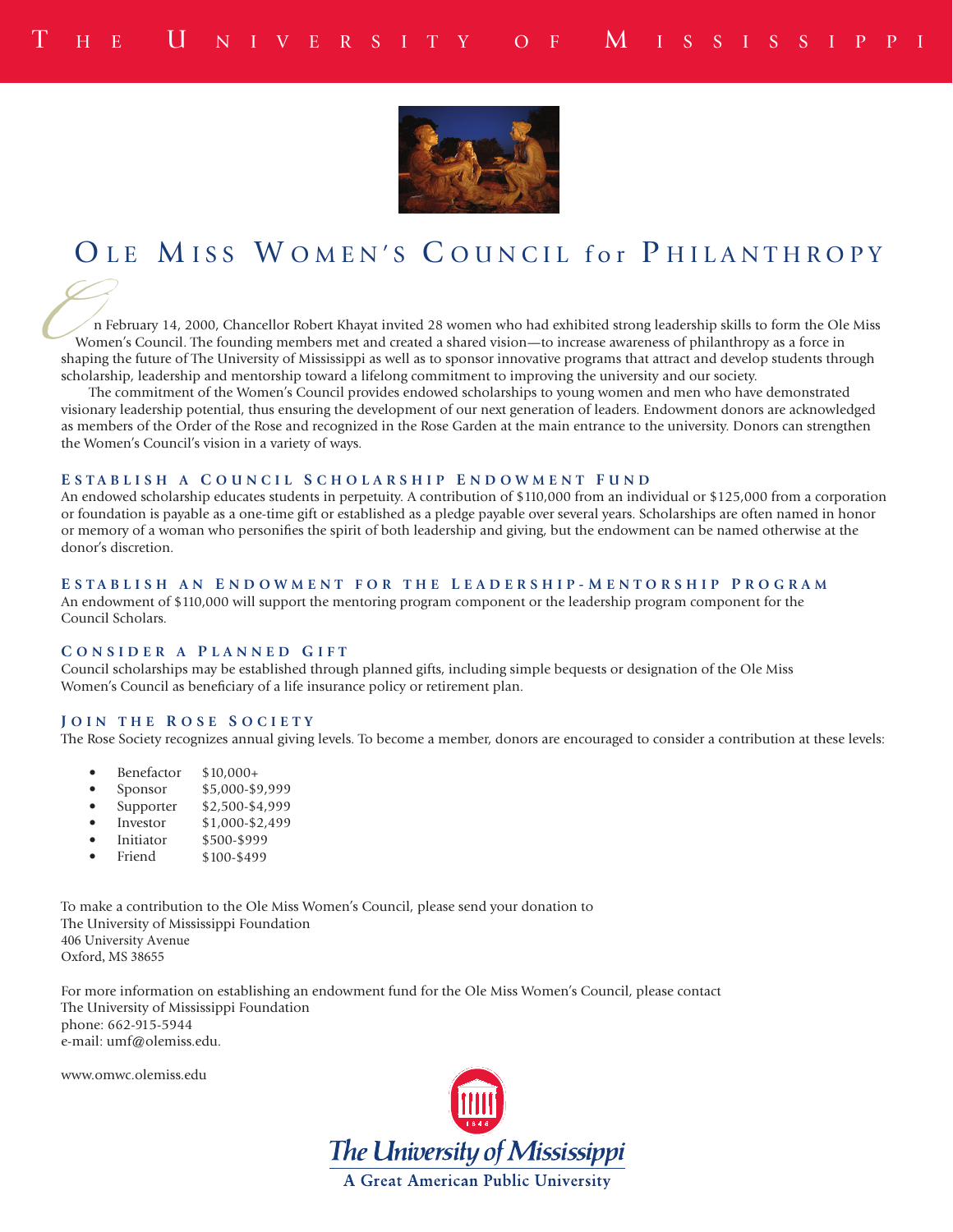

#### **U NRESTRICTED**

SARAH MEISENHEIMER COUNCIL SCHOLARSHIP Endowed by the Meisenheimer Family

SALLY MCDONNELL BARKSDALE COUNCIL SCHOLARSHIP Endowed by the Barksdale Family

SHIRLEY WAGNER CRAWFORD COUNCIL SCHOLARSHIP Endowed by Susan Martindale

EXIE GUYTON GAFFORD COUNCIL SCHOLARSHIP Endowed by Dr. Lanelle Guyton Gafford

LANNIE E. GAFFORD COUNCIL SCHOLARSHIP Endowed by Dr. Lanelle Guyton Gafford

JENNIE MOSBY COCHRAN COUNCIL SCHOLARSHIP Endowed by Zeta Tau Alpha Alumnae

FEDEX COUNCIL SCHOLARSHIP Endowed by Federal Express Corporation

NANCY HARRELSON STUMBERG COUNCIL SCHOLARSHIP Endowed by Nancy Stumberg

PATRICIA LOTT COUNCIL SCHOLARSHIP Endowed by family and friends of Patricia Lott

"KITTY" BRYAN DILL MEMORIAL COUNCIL SCHOLARSHIP Endowed by Mary Margaret Case, Ken Dill, Sarah Catherine Reily and Caroline Billups in memory of Kitty Dill and in honor of Kenny Dill

LILLIAN GRAHAM CARSON MEMORIAL COUNCIL SCHOLARSHIP Endowed by Jane Thomas (Mississippi)

UM FOUNDATION COUNCIL SCHOLARSHIP Endowed by the UM Foundation

# **S CHOOL OF A CCOUNTANCY**

CHRISTINE HICKONBOTTOM COUNCIL SCHOLARSHIP Endowed by Edith Kelly-Green

### **S CHOOL OF B U S I N E S S A DMINISTRATION**

DONNA RUTH ELSE ROBERTS COUNCIL SCHOLARSHIP Endowed by Donna Ruth Else Roberts

OXFORD BUSINESS WOMEN'S COUNCIL SCHOLARSHIP Endowed by Oxford women business owners

PAULA SALTER COUNCIL SCHOLARSHIP Endowed by Carolyn and Oliver B. Triplett III

GERALDINE MCGUIRE HEFFERNAN COUNCIL SCHOLARSHIP ENDOWMENT Endowed by Dr. Maureen Liberto

#### **S CHOOL OF E DUCATION**

JULIA GRIMES COUNCIL SCHOLARSHIP Endowed by Julie and Michael Waldorf

#### **C OLLEGE OF L IBERAL A RTS**

DR. LOUIS POJMAN COUNCIL SCHOLARSHIP (Philosophy) Endowed by Julie and Michael Waldorf

CELIA CARTER MUTHS COUNCIL SCHOLARSHIP (Music) Endowed by Celia Carter Muths

RACHEL MCPHERSON COUNCIL SCHOLARSHIP (Visual Arts) Endowed by Rachel McPherson

ELIZABETH BREVARD COUNCIL SCHOLARSHIP (Center for the Study of Southern Culture) Endowed by Henry Brevard, David Brevard and Elise Brevard Smith

BAPTIST MEMORIAL HOSPITAL/DESOTO COUNTY COUNCIL SCHOLARSHIP (Pre-med) Endowed by Baptist Memorial Hospital Health Care Foundation

MARY DONNELLY HASKELL COUNCIL SCHOLARSHIP (Music) Endowed by Sam and Mary Donnelly Haskell

LINDSAY MCCAULEY KIRKLEY COUNCIL SCHOLARSHIP Endowed by Martha Dunn Kirkley in honor of Dr. Joe Urgo

MARTHA DALE FRITTS COUNCIL SCHOLARSHIP (Lott Leadership Institute student majoring in public policy) Endowed by Edward O. Fritts

BARBARA D. ARNOLD COUNCIL SCHOLARSHIP (Chemistry, English or history) Endowed by David Arnold

#### S CHOOL OF A PPLIED S CIENCES

DR. GLORIA DODWELL KELLUM COUNCIL SCHOLARSHIP (Communicative disorders) Endowed by family and friends of Gloria Kellum